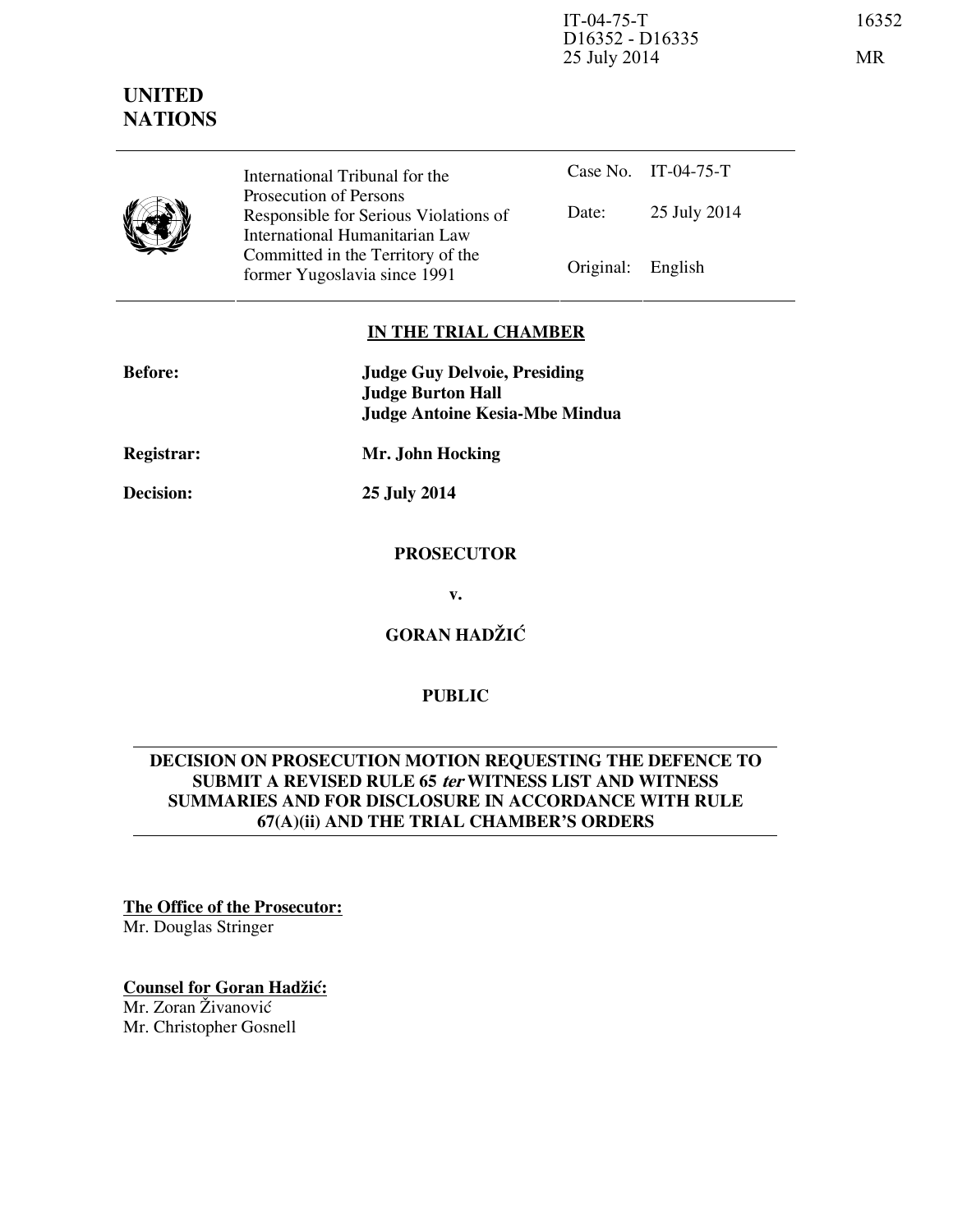1. **THIS TRIAL CHAMBER** of the International Tribunal for the Prosecution of Persons Responsible for Serious Violations of International Humanitarian Law Committed in the Territory of the former Yugoslavia since 1991 ("Tribunal") is seised of the "Prosecution Motion Directing the Defence to Submit a Revised Rule 65 *ter* Witness List and Witness Summaries and for Disclosure in Accordance with Rule  $67(A)(ii)$  and the Trial Chamber's Orders", filed with a confidential annex on 19 May 2014 ("Motion"). The Defence filed the "Response to Prosecution Motion Directing the Defence to Submit a Revised Rule 65 *ter* Witness List and Witness Summaries and for Disclosure in Accordance with Rule 67(A)(ii) and the Trial Chamber's Orders" on 28 May 2014 ("Response"). On 4 June 2014, the Prosecution filed the "Prosecution Request for Leave to Reply and Reply to Response to Prosecution Motion Concerning Defence Witness Summaries and Disclosure" ("Reply"). On 10 June 2014, the Defence filed the "Request to Clarify Submissions Arising from Prosecution Reply of 4 June Concerning Defence Witness Summaries and Disclosure" ("Sur-Reply").

2. On 13 May 2014, the Defence filed the Defence Notice of Rule 65 *ter* (G) Filings ("Rule 65 *ter* (G) Filings"). Confidential Annex A of the filings is a list of the Defence witnesses to be called, their proposed pseudonyms, and the mode and time of anticipated testimony. Confidential Annex B contains the summaries of the Defence's witnesses' anticipated testimony. Annexes A and B constitute the Defence's "Witness List"; Annex C contains the Defence's "Exhibit List". On 23 May 2014, the Defence filed the "Corrigendum and Addendum to Rule 65 *ter* Filings" ("Corrigendum") with confidential Annexes A, B, and C, in which it made numerous corrections to its Witness List and requested leave to amend its Exhibit List.<sup>1</sup>

## **I. NOTICE PURSUANT TO RULE 65 TER (G)**

## **A. Submissions**

3. In the Motion, the Prosecution requests the Chamber to order the Defence to file a Rule 65 *ter* witness list that complies with Rule 65 *ter* (G) of the Rules and the Chamber's previous orders in relation to Rule 65 *ter* (G) filings.<sup>2</sup> The Prosecution submits that the Witness List filed on 13 May 2014 by the Defence violates both the orders of the Chamber and also each of the

<sup>&</sup>lt;sup>1</sup> The Chamber has already ruled on the Defence request to add documents to its Exhibit List. *See* Oral Ruling, 3 July 2014, T. 9265-9266.

<sup>2</sup> Motion, paras 1, 4, 16, *citing* Order on Close of Prosecution Case-in-Chief, Rule 98 *bis* Proceedings, and Preparation and Commencement of Defence Case, 18 July 2013 ("Order on Defence Case") and Scheduling Order for Preparation and Commencement of Defence Case, 20 February 2014 ("Scheduling Order").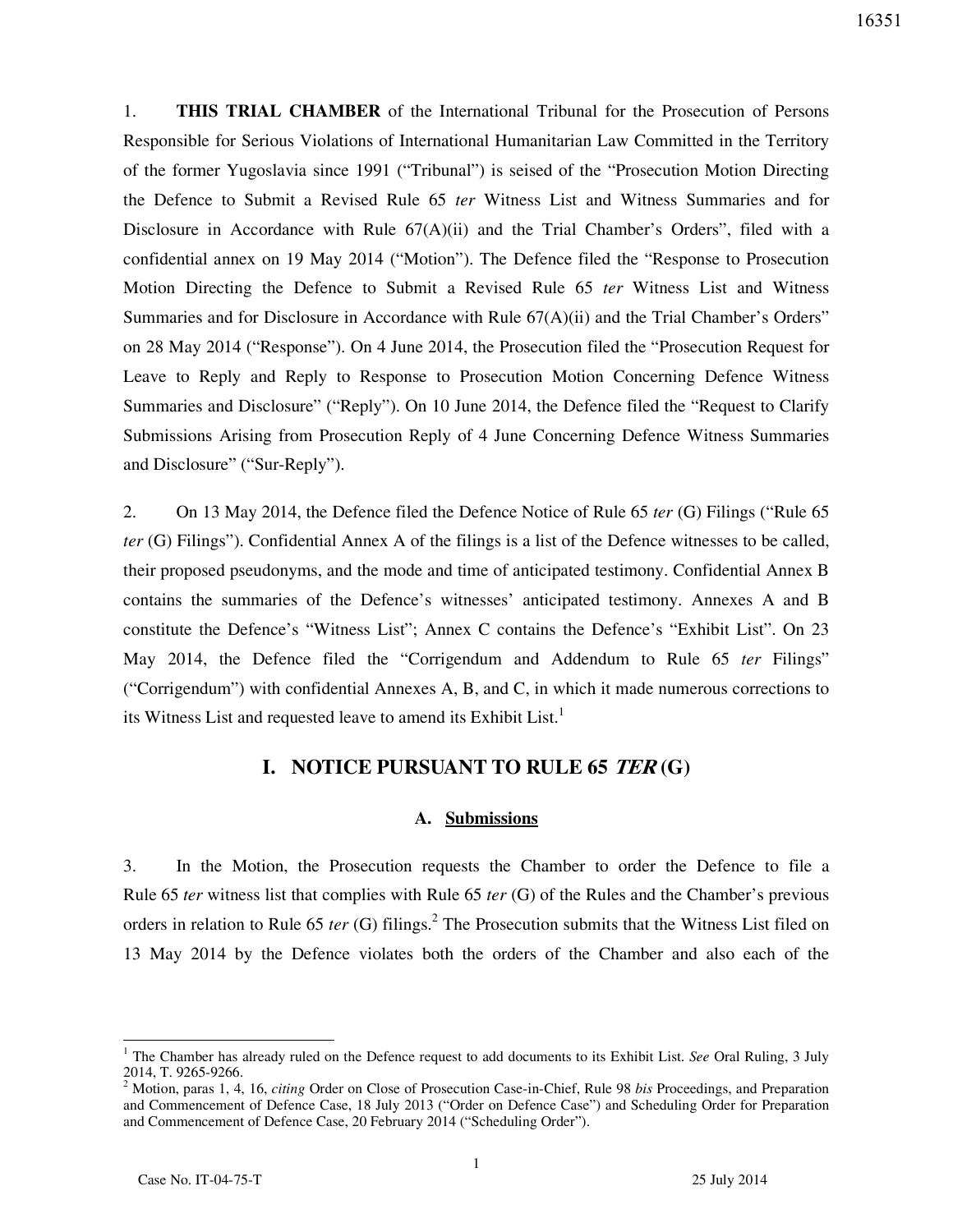requirements of Rule 65 *ter* (G), which prejudices the Prosecution's ability to prepare for the Defence case.<sup>3</sup>

4. The Prosecution notes that there is no witness summary for DGH-005 and submits that for ten witnesses the summaries are "self-evidently" incomplete because they state "additional information to be provided". $4$ 

5. The Prosecution further submits that some of the Defence's witness summaries are inadequate and argues that the summaries are not sufficiently detailed to allow the Prosecution to prepare its cross-examination as they merely indicate the topics to be addressed rather than provide a summary of what the witness will say during his/her testimony.<sup>5</sup> The Prosecution adds that for 29 Rule 92 *ter* hybrid witnesses, the summaries do not adequately identify the evidence that will be adduced *viva voce* in addition to that contained in the statement.<sup>6</sup> The Prosecution submits that the summaries frequently contain no information for the *viva voce* portion other than the sentence, "the foregoing topics are an updated reflection of the expected topics on which the witness will describe in more detail than in his statement during oral testimony", and that for other Rule 92 *ter* hybrid witnesses, no mention is made at all about the *viva voce* portion of the testimony.<sup>7</sup>

6. In addition, the Prosecution submits that: (i) the designated mode and length of time for the testimony of some witnesses is inconsistent between Annexes A and B of the Rule 65 *ter* (G) Filings; (ii) for some witnesses, the date of birth, place of birth, and father's name are missing, and (iii) the total time estimated for the presentation of the Defence case does not match the total of the estimated times listed in the Witness List for the witnesses' testimony.<sup>8</sup> The Prosecution further submits that the Defence has not adequately identified the points in the Indictment to which each witness will testify, as per the Chamber's instruction.<sup>9</sup> In this regard, the Prosecution asserts that the

<sup>3</sup> Motion, paras 1, 3-4, confidential Annex A.

<sup>&</sup>lt;sup>4</sup> Motion, para. 5, in relation to witnesses DGH-030, DGH-031, DGH-046, DGH-066, DGH-067, DGH-072, DGH-101, DGH-104, DGH-110, and DGH-112.

<sup>&</sup>lt;sup>5</sup> Motion, para. 5, confidential Annex A, in relation to witnesses DGH-001, DGH-009, DGH-010, DGH-011, DGH-015, DGH-016, DGH-019, DGH-031, DGH-034, DGH-044, DGH-048, DGH-053, DGH-071, DGH-074, DGH-085, DGH-088, DGH-098, DGH-100, DGH-104, DGH-107, and DGH-113 (Note that DGH-113 was erroneously referred to as DGH-114 in Annex A of the 13 May 2014 Rule 65 ter (G) Filings), *citing Prosecutor v. Prlić et al.*, Case No. IT-04-74-T, Decision on Prosecution Motion for the Provision of an Adequate Witness Summary for the Forthcoming Testimony of Slobodan Božić, 22 January 2009 ("*Prlić et al.* Decision"), p. 5.

<sup>&</sup>lt;sup>6</sup> Motion, para. 5, confidential Annex A, in relation to witnesses DGH-006, DGH-010, DGH-017, DGH-019, DGH-021, DGH-030, DGH-039, DGH-043, DGH-046, DGH-049, DGH-053, DGH-065, DGH-067, DGH-069, DGH-071, DGH-072, DGH-075, DGH-076, DGH-086, DGH-087, DGH-088, DGH-091, DGH-099, DGH-100, DGH-101, DGH-104, DGH-107, DGH-110, and DGH-112.

<sup>7</sup> Motion, para. 5.

<sup>8</sup> Motion, paras 6-10.

<sup>&</sup>lt;sup>9</sup> Motion, para.11.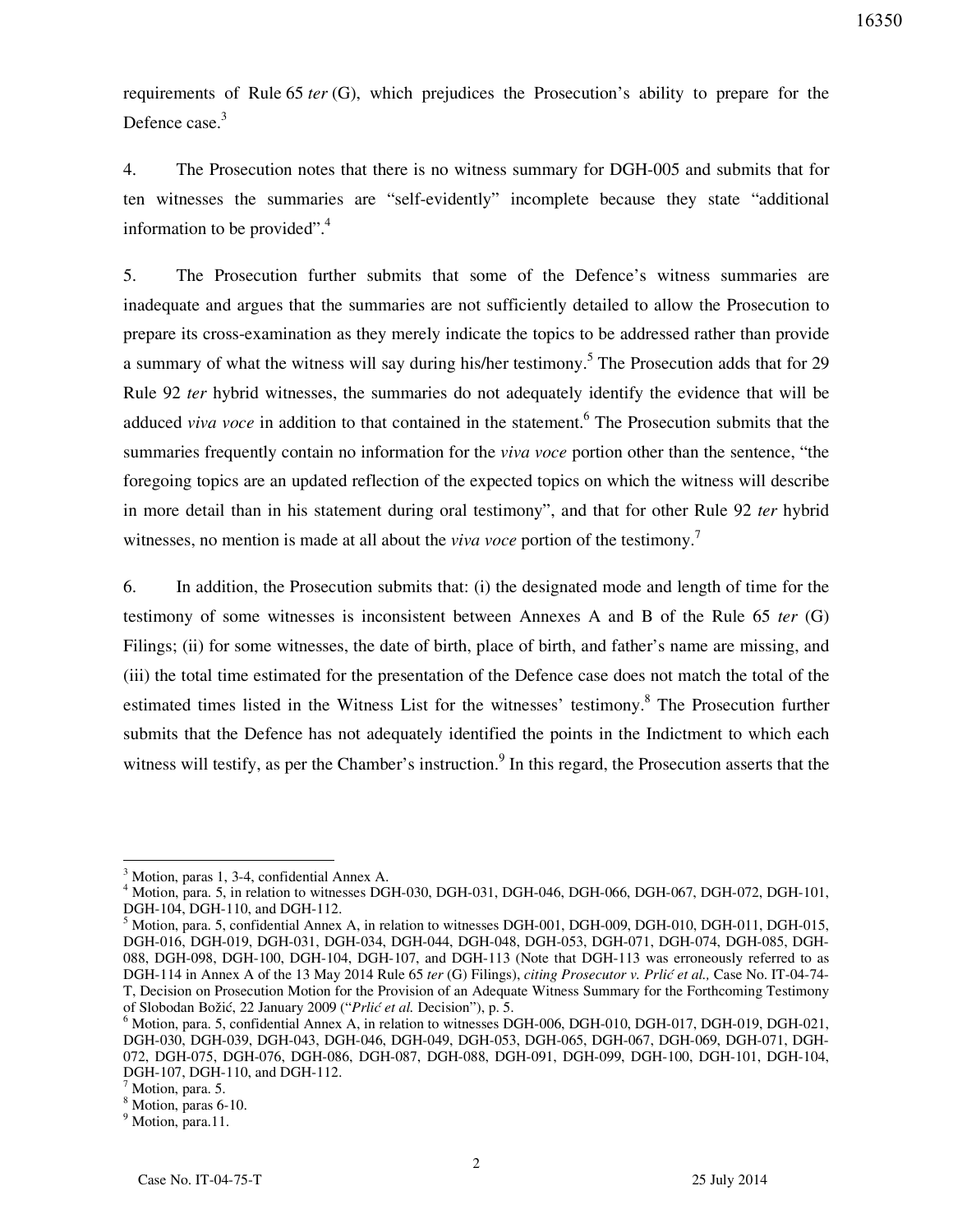Witness List states that every witness will testify to "All Counts", and, with one exception, refers to paragraphs 5-25 or 6-25 of the Indictment, which renders the Chamber's order nugatory.<sup>10</sup>

7. In the Response, the Defence opposes the Motion and submits that the Rule 65 *ter* (G) Filings satisfy the requirements of the Rule and the Chamber's orders related thereto.<sup>11</sup> The Defence asserts that the witness summaries are not vague and that when considered in light of the disclosure that has already taken place, or that will take place before the witnesses appear, the summaries provide more than adequate notice of their testimony.<sup>12</sup> The Defence submits that the witness summaries are "not substantively inadequate", and using the summaries of DGH-019 and DGH-053 as examples, states that the summaries clearly indicate the issues upon which the witnesses will testify. $13$ 

8. The Defence submits that the *viva voce* component of its witnesses' testimony has been conveyed realistically and transparently to the Prosecution.<sup>14</sup> The Defence argues that the in-court testimony of a good number of the Rule 92 *ter* hybrid witnesses is for one hour, which is only 30 minutes longer than a regular Rule 92 *ter* witness, for which no indication of in-court testimony is required.<sup>15</sup> The Defence submits that for other witnesses it is not possible to draw a sharp distinction between the subject matter of the Rule 92 *ter* statement and the *viva voce* component of their testimony.<sup>16</sup> The Defence argues that the purpose of the *viva voce* testimony is to go more deeply into the issues of the greatest relevance and importance to the case contained within the Rule 92 *ter* statement and that for those witnesses where more than one hour of testimony has been designated, the Defence has indicated what the additional topics will be.<sup>17</sup> The Defence also submits that its summaries in this regard are similar to those filed by the Prosecution pursuant to Rule 65 *ter* (E), which also reflect the difficulty in starkly differentiating the topics of testimony between the Rule 92 *ter* statement and the *viva voce* testimony.<sup>18</sup>

9. With respect to the Prosecution's submission that the summaries that contain the phrase "[a]dditional details to be provided" are incomplete, the Defence notes that this phrase is a reference to information relating to the witnesses' dates of birth and fathers' names rather than substantive information.<sup>19</sup>

<sup>10</sup> Motion, para. 11. *See* Order on Defence Case, para. 12(f)(i)(iii) and Rule 65 *ter* (G)(i)(c).

 $11$  Response, paras 1, 19.

<sup>&</sup>lt;sup>12</sup> Response, para. 3.

 $13$  Response, paras 13-14.

<sup>&</sup>lt;sup>14</sup> Response, para. 11.

<sup>&</sup>lt;sup>15</sup> Response, para. 11.

<sup>&</sup>lt;sup>16</sup> Response, para. 11.

<sup>&</sup>lt;sup>17</sup> Response, para. 11.

<sup>18</sup> Response, para. 12.

<sup>19</sup> Response, para. 8.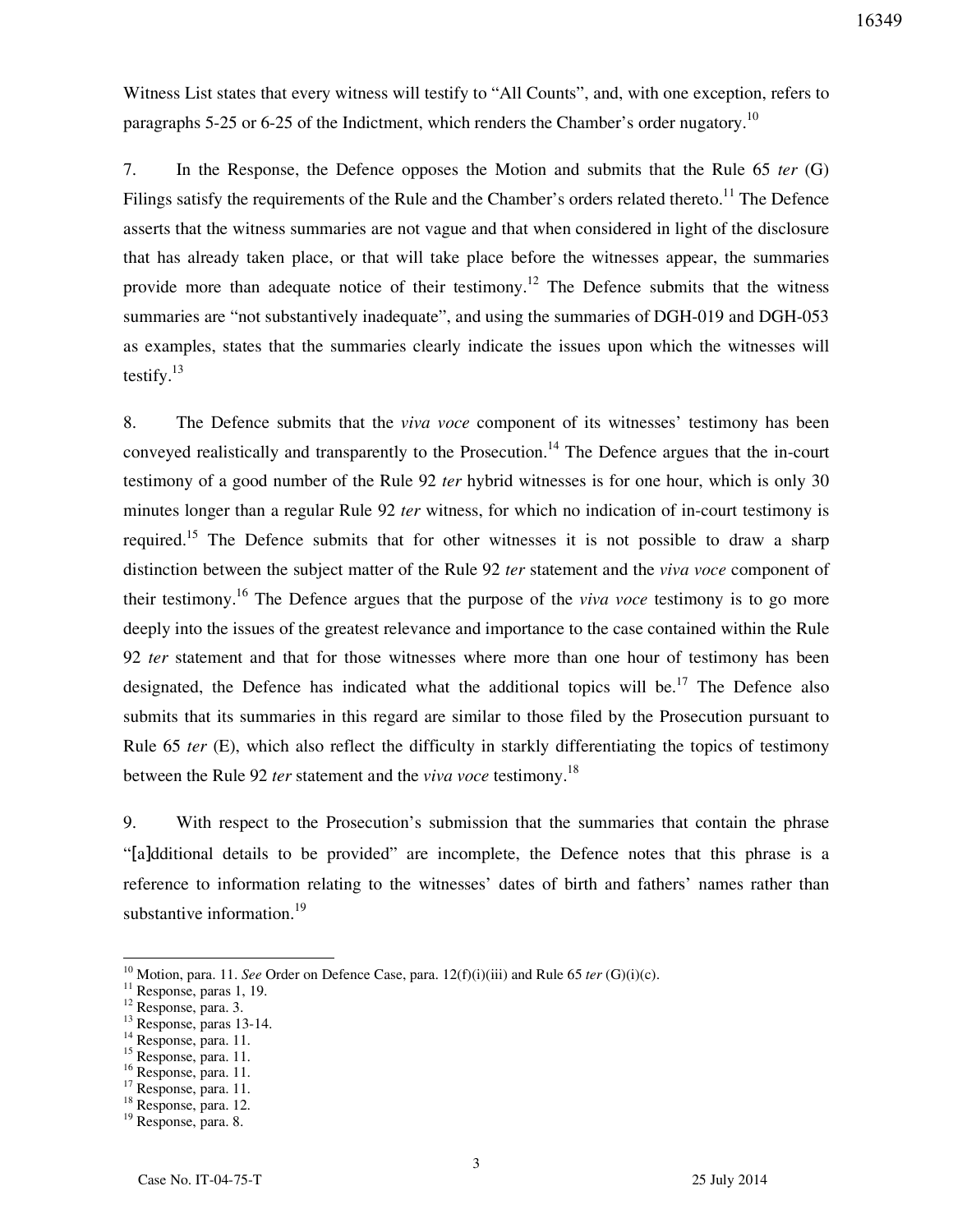10. The Defence submits that it has rectified all of the discrepancies between Annexes A and B of the Witness List by way of its Corrigendum.<sup>20</sup> The Defence notes that, due to a technical error, the witness summary for DGH-005 was inadvertently omitted from Annex B of the Rule 65 *ter* (G) Filings and that this error was rectified in the Corrigendum.<sup>21</sup> The Defence notes that it has now also provided the biographical data omitted from the Rule 65 *ter* (G) Filings for all but seven of its witnesses and undertakes to provide the remaining information as soon as possible.<sup>22</sup> The Defence submits that no prejudice is caused to the Prosecution given the extent of its non-compliance and the prompt rectification of the omissions. $^{23}$ 

11. Regarding the Prosecution's submissions that the Defence has not adequately identified the points in the Indictment as to which each witness will testify, the Defence submits that any ostensible over-breadth is squarely attributable to the Prosecution's own Indictment, which, in its view, is "evidently designed to make any allegation in the Indictment relevant to any other allegation in the Indictment", especially as it relates to JCE and the overarching crime of persecution.<sup>24</sup>

## **B. Applicable Law**

12. Rule 65 *ter* (G) of the Rules provides that after the close of the Prosecutor's case and before the commencement of the Defence case, the Pre-trial Judge shall order the Defence to file the following:

(i) a list of witnesses the Defence intends to call with:

(a) the name or pseudonym of each witness;

(b) a summary of the facts on which each witness will testify;

(c) the points in the Indictment as to which each witness will testify;

(d) the total number of witnesses and the number of witnesses who will testify for each accused and on each count;

(e) an indication of whether the witness will testify in person or pursuant to Rule 92 *bis* or Rule 92 *quater* by way of written statement or use of a transcript of testimony from other proceedings before the Tribunal; and

Response, paras 2, 5. See Corrigendum.

 $\frac{21}{21}$  Response, para. 6.

<sup>22</sup> Response, para. 7.

<sup>23</sup> Response, para. 7.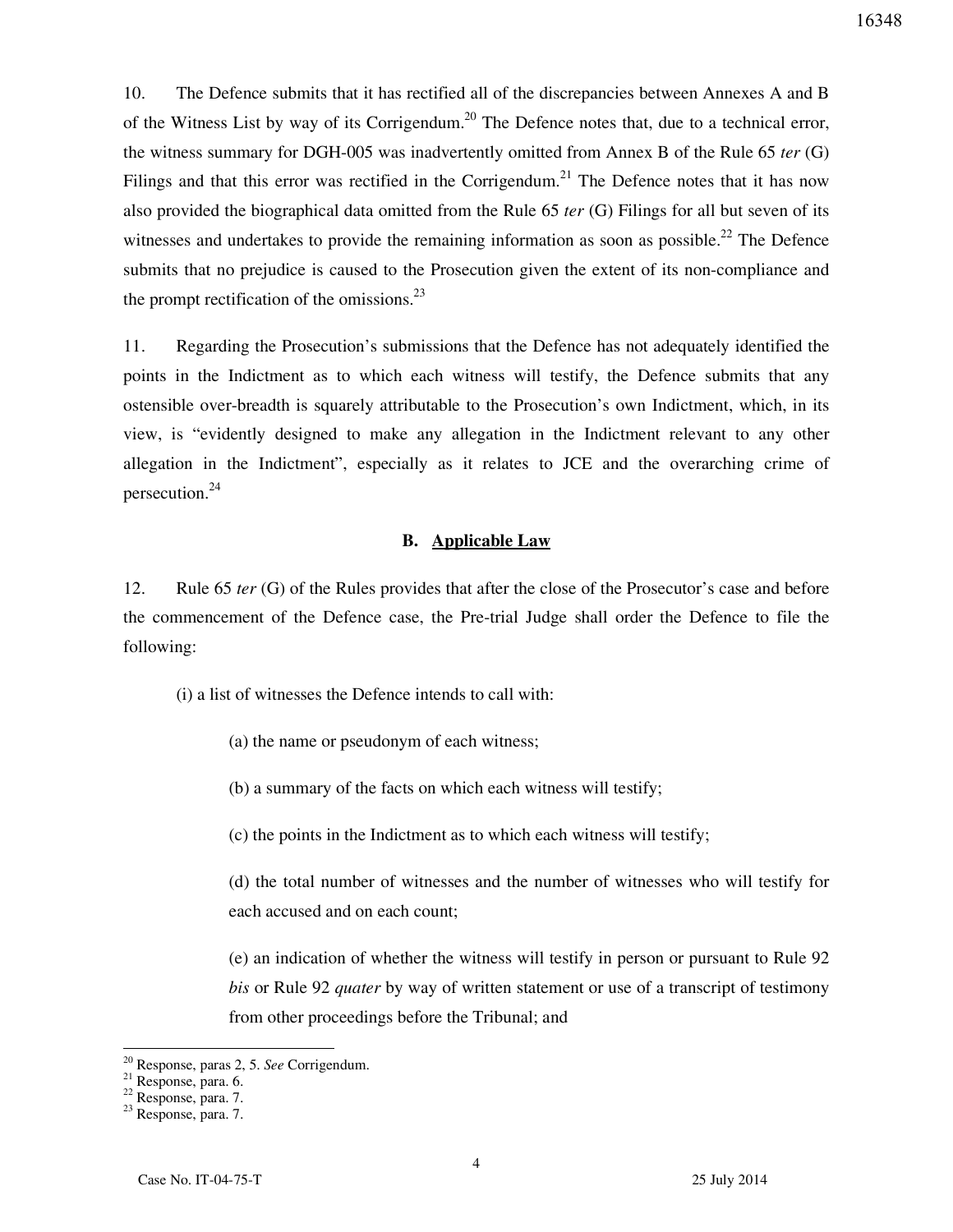(f) the estimated length of time required for each witness and the total time estimated for presentation of the Defence case; and

(ii) a list of exhibits the Defence intends to offer in its case, stating where possible whether the Prosecutor has any objection as to authenticity. The Defence shall serve on the Prosecutor copies of the exhibits so listed.

13. The main purpose of Rule 65 *ter* (G) is to allow the Prosecution to be on notice of the main facts upon which Defence witnesses are expected to testify with a view to allowing the Prosecution to prepare its cross-examination.<sup>25</sup> The Rule requires the Defence to provide a *summary of the facts*  of the expected testimony of each witness.<sup>26</sup> Therefore, a mere indication of the topics that will be addressed during the witness's evidence, generally, would not meet the requirements of the Rule if no summary of what the witness actually is expected to say is provided. $27$ 

## **C. Discussion**

#### 1. Technical errors in the Witness List

14. The Chamber notes that the inconsistencies identified by the Prosecution between Annexes A and B of the Witness List relating to the mode of each witness's testimony and the time required for direct examination, have been satisfactorily resolved by the Defence in its Corrigendum.<sup>28</sup> The Chamber considers that these clerical errors, having been rectified within ten days of the filing of the Witness List, will not cause undue prejudice to the Prosecution.

#### 2. Provision of witness details

15. With respect to the Prosecution's submission that for some witnesses the date of birth, place of birth, or father's name have not been included in the Witness List,  $2^9$  the Chamber recalls that the Defence agreed to include this information in its Witness List at a Rule 65 *ter* conference on 29

 $24$  Response, para. 10.

<sup>25</sup> *Prlić et al.* Decision, p. 5; *Prosecutor v. Boškoski and Tarčulovski,* Case No. IT-04-82-T, "Decision on Urgent Prosecution's Motion for Additional Detail in Rule 65 *ter* Summaries of the Accused Ljube Boškoski and Johan Tarčulovski" (confidential), 24 January 2008 ("*Boškoski* Decision"), para. 10; *Prosecutor v. Mrkšić et al.,* Case No. IT-95-13/1-T, "Decision on Prosecution Motions Regarding 65 *ter* (G) Defence Submissions" (confidential), 22 August 2006 ("*Mrkšić et al.* Decision"), para. 4; *Prosecutor v. D. Milošević,* Case No. IT-98-29/1-T, "Decision on the Prosecution's Motion for Defence Compliance with Rule 65 *ter* (G)", 26 June 2007, p. 3.

<sup>26</sup> *Boškoski* Decision, para. 10; *Mrkšić et al.* Decision, para. 4.

<sup>27</sup> *Boškoski* Decision, para. 10; *Mrkšić et al.* Decision, para. 5; *Prlić et al.* Decision p. 5.

<sup>&</sup>lt;sup>28</sup> *See* Motion, paras 6-7, 10. The Chamber notes in particular that the status of DGH-005 and DGH-021 has been resolved. *See* Corrigendum, para. 1.

<sup>&</sup>lt;sup>29</sup> Motion, para. 9.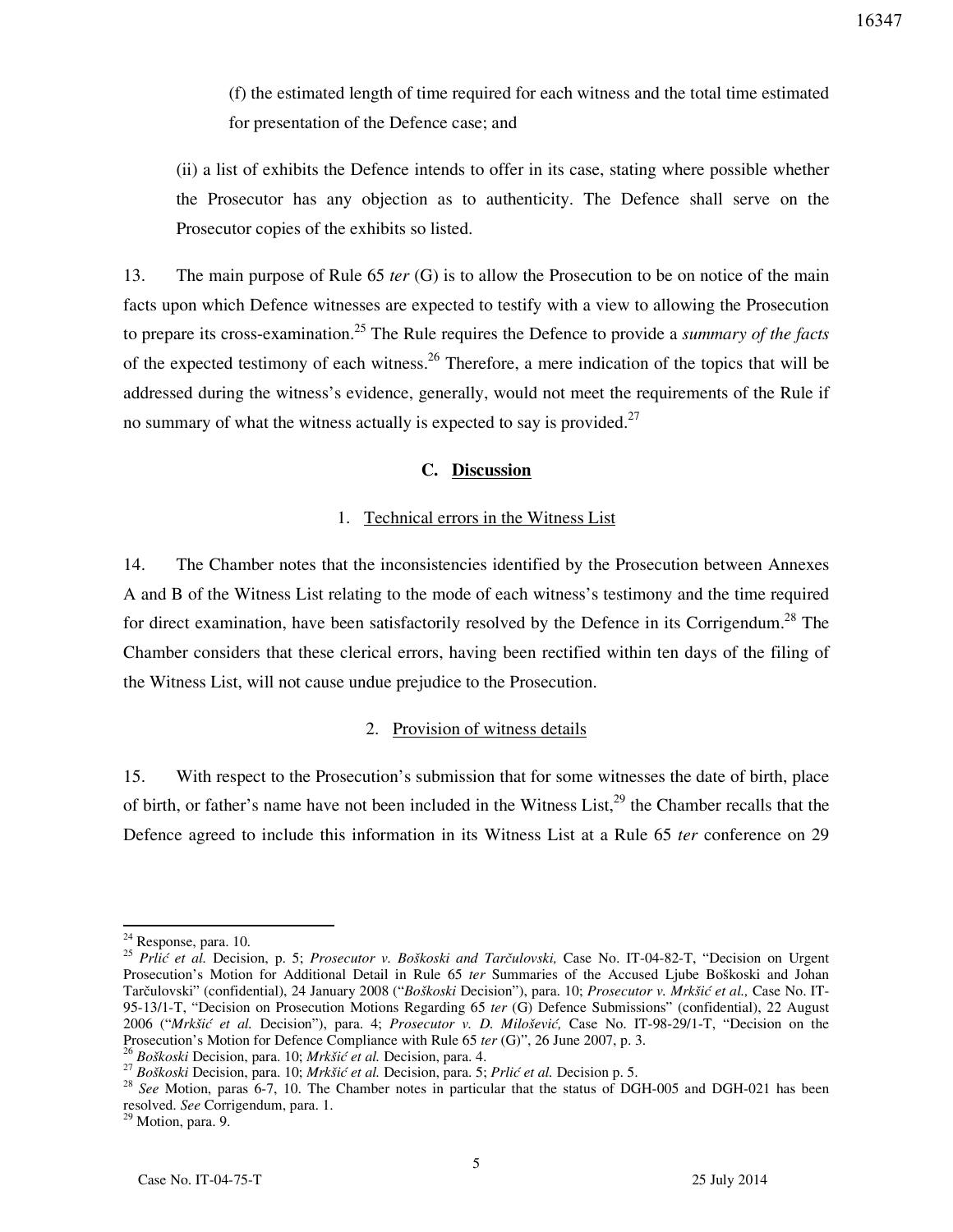April 2014.<sup>30</sup> The Defence will be ordered to provide this information in full for all witnesses for which it has not already done so.

## 3. Incomplete witness summaries

16. With respect to the Prosecution's submission that the summaries that contain the text "Additional details to be provided" are self-evidently incomplete, the Chamber notes the Defence submission that the phrase relates only to missing biographical information referred to in paragraph 15 of this Decision rather than missing information relating to the substance of these witnesses' evidence.

## 4. Points in the Indictment

17. The Chamber notes that 60 witnesses have been designated to testify to paragraphs 5-25 of the Indictment; 13 witnesses have been designated to testify to paragraphs 6-25 of the Indictment; two have been designated to testify to paragraphs 6-52 of the Indictment; and all witnesses, with one exception, $31$  are indicated as testifying to "All Counts" in the Indictment.

18. The Chamber determines that the points in the Indictment as to which each witness will testify are sufficiently specific for witnesses DGH-005, DGH-028, DGH-091, and DGH-119 because they identify particular paragraphs of the Indictment to which their testimony primarily relates. For all other witnesses on the Witness List, the Chamber considers that the Defence should identify, with similar precision, the points to which these witnesses will testify with more specific references to paragraphs in the Indictment.<sup>32</sup>

## 5. Summary of *viva voce* portion of evidence for Rule 92 *ter* hybrid witnesses

19. In this case, the Chamber has limited the examination-in-chief of a witness whose evidence is being given pursuant to Rule 92 *ter* to 30 minutes.<sup>33</sup> This time is allotted to allow for the procedural requirements of Rule 92 *ter* to be met and for any corrections or clarifications to be made to a Rule 92 *ter* statement prior to its admission. Conversely, Rule 92 *ter* hybrid witnesses are witnesses who will provide substantial *viva voce* testimony in addition to their respective Rule 92 *ter* witness statements.<sup>34</sup> With regard to Rule 92 *ter* hybrid witnesses, the Chamber informed the parties that the calling party must make a clear distinction between the substance of the Rule 92 *ter*  portion and the *viva voce* portion of the testimony and that with regard to Defence witnesses, this

 $\overline{a}$ <sup>30</sup> Rule 65 *ter* Conference, 29 April 2014, T. 104-105 (confidential).

 $31$  DGH-091.

<sup>&</sup>lt;sup>32</sup> *See* Order on Defence Case, para. 12(f)(i)(iii) and Rule 65 *ter* (G)(i)(c).

<sup>&</sup>lt;sup>33</sup> Order on Guidelines for Procedure for Conduct of Trial, 4 October 2012 ("Order on Guidelines"), Annex, para. 20.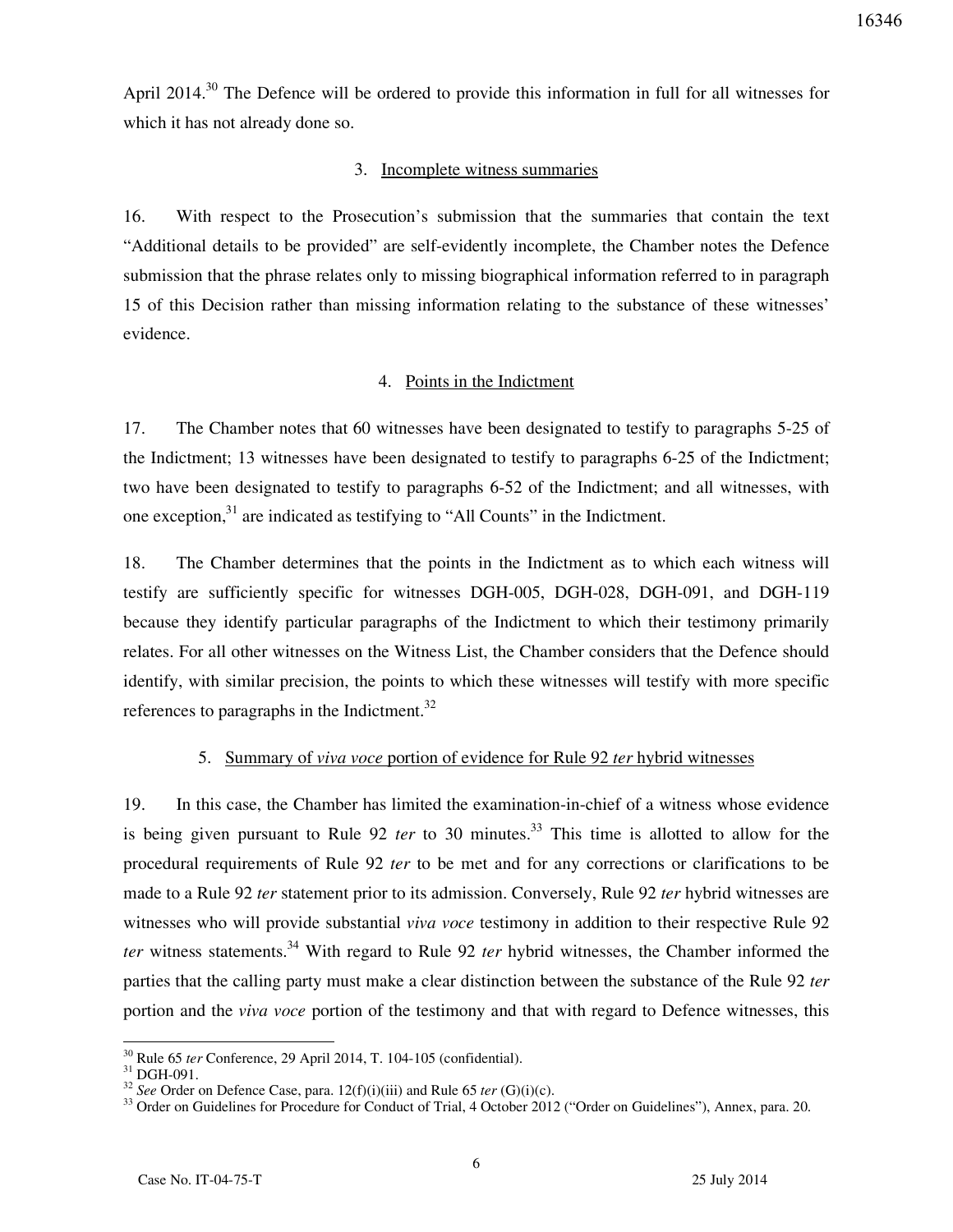distinction should be evident in the Rule 65 *ter* (G) filings.<sup>35</sup> The Chamber is not satisfied that the Defence has sufficiently discharged its obligations in this regard. The summaries in relation to the *viva voce* portion of some witnesses' evidence are inadequate and do not sufficiently put the Prosecution on notice of the main facts upon which the witnesses' are expected to testify.

20. In the exercise of its inherent authority to manage the trial proceedings, the Chamber will set a new deadline by which the Defence must submit revised witness summaries for the following Rule 92 *ter* hybrid witnesses: DGH-006, DGH-010, DGH-017, DGH-019, DGH-030, DGH-046, DGH-049, DGH-053, DGH-065, DGH-067, DGH-071, DGH-076, DGH-086, DGH-088, DGH-091, DGH-099, DGH-104, and DGH-107. The summaries must be revised to provide additional information regarding the *viva voce* portion of the witnesses' evidence and clearly indicate which portion of each witness's evidence will be led *viva voce* and which portion will be presented pursuant to Rule 92 *ter*.

21. The Chamber further notes that DGH-031 was originally designated as a *viva voce*  witness.<sup>36</sup> In the Corrigendum the Defence designated DGH-031 as a Rule 92 *ter* hybrid witness.<sup>37</sup> While the Prosecution has not challenged the summary of the witness's *viva voce* evidence, this change in the mode of testimony had not been made at the time the Motion was filed. The Chamber finds the summary of the witness's *viva voce* evidence to be inadequate and will order *ex proprio motu* that a revised summary be filed*.*

### 6. Other challenges to witness summaries

22. The Prosecution has argued that the summaries for the following witnesses are inadequate in that they are not sufficiently detailed to allow the Prosecution to prepare its cross-examination, and merely indicate the topics expected to be addressed, instead of providing a summary of what the witness will say during his/her testimony.<sup>38</sup> The Chamber has accounted for the Defence's assertion that all of its witness summaries provide adequate notice of each witness's testimony and makes the following determinations:

23. Regarding the summaries for witnesses DGH-001, DGH-009, DGH-011, DGH-015, DGH-016, DGH-044, DGH-048, DGH-100, and DGH-113, the Chamber finds that they contain sufficient details on the topics to which the witnesses are expected to testify and identify the main facts of

<sup>34</sup> *See* Order on Guidelines, Annex, para. 21, fn. 4.

<sup>35</sup> Rule 65 *ter* Conference, 15 February 2012, T. 46-47 (confidential); Rule 65 *ter* Conference, 12 June 2012, T. 68-69 (confidential); Rule 65 *ter* Conference, 29 April 2014, T. 105 (confidential).

 $\overline{5}$  Rule 65 *ter* (G) Filings, confidential Annexes A and B.

 $37$  Corrigendum, confidential Annexes A and B.

<sup>&</sup>lt;sup>38</sup> Motion, para. 5.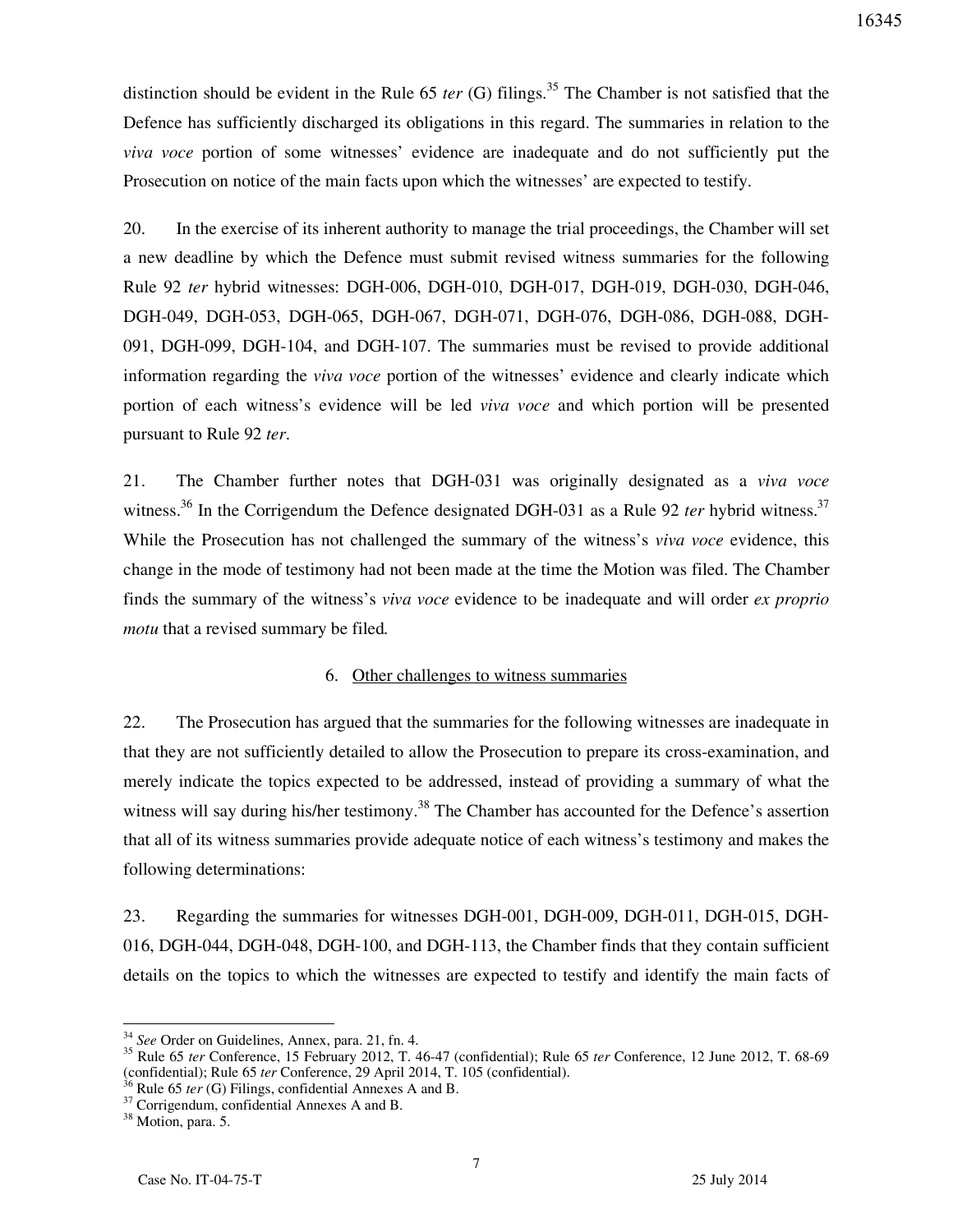which they have personal knowledge. Accordingly, the Chamber considers that the Prosecution is on notice, in accordance with Rule 65 *ter* (G), of the main facts upon which these witnesses are expected to testify.

24. Regarding the summaries for Rule 92 *ter* hybrid witnesses DGH-010, DGH-019, DGH-031, DGH-104, and DGH-107, the Chamber has determined above that the summaries as they relate to the *viva voce* portion of their evidence are inadequate.<sup>39</sup> With respect to the Prosecution challenges to the summaries of their Rule 92 *ter* evidence, the Chamber finds that they contain sufficient details on the topics to which they are expected to testify and identify the main facts of which they have personal knowledge. Accordingly, the Chamber considers that the Prosecution is on notice, in accordance with Rule 65 *ter* (G), of the main facts upon which these witnesses are expected to testify pursuant to Rule 92 *ter*.

25. For the following witnesses, the Prosecution submits that their respective summaries do not provide sufficient detail of the *viva voce* portion of their testimony: DGH-021, DGH-039, DGH-043, DGH-069, DGH-072, DGH-075, DGH-087, DGH-100, DGH-101, DGH-110, and DGH-112.<sup>40</sup> In the Rule 65 *ter* (G) Filings, these witnesses were designated as Rule 92 *ter* hybrid witnesses. However, in the Corrigendum, the Defence clarified that these witnesses are either *viva voce*  witnesses or non-hybrid Rule 92 *ter* witnesses. Accounting for the fact that these witnesses are not hybrid witnesses, the Chamber considers that the summaries are sufficient.

26. The Chamber will deal with challenges to the summaries of the following witnesses on an individual basis:

**DGH-005:** The Chamber notes that the summary was not included in the Witness List filed on 13 May 2014. It was provided by way of the Corrigendum, which was filed within ten days of the Witness List. The Chamber considers that this clerical error was rectified within a reasonable timeframe and does not cause undue prejudice to the Prosecution. However, this witness was originally designated as a non-hybrid, Rule 92 *ter* witness. In the Corrigendum, the Defence clarified that he is a hybrid witness. While the Prosecution has not challenged the summary in this regard, the Chamber notes that there is no summary information provided on the *viva voce* portion of the witness's evidence. The Chamber finds that the summary should be revised to include a summary of his expected *viva voce* evidence and will order *ex proprio motu* that a revised summary be filed*.*

<sup>39</sup> *See supra,* paras 19-21.

<sup>40</sup> Motion, para. 5, confidential Annex A.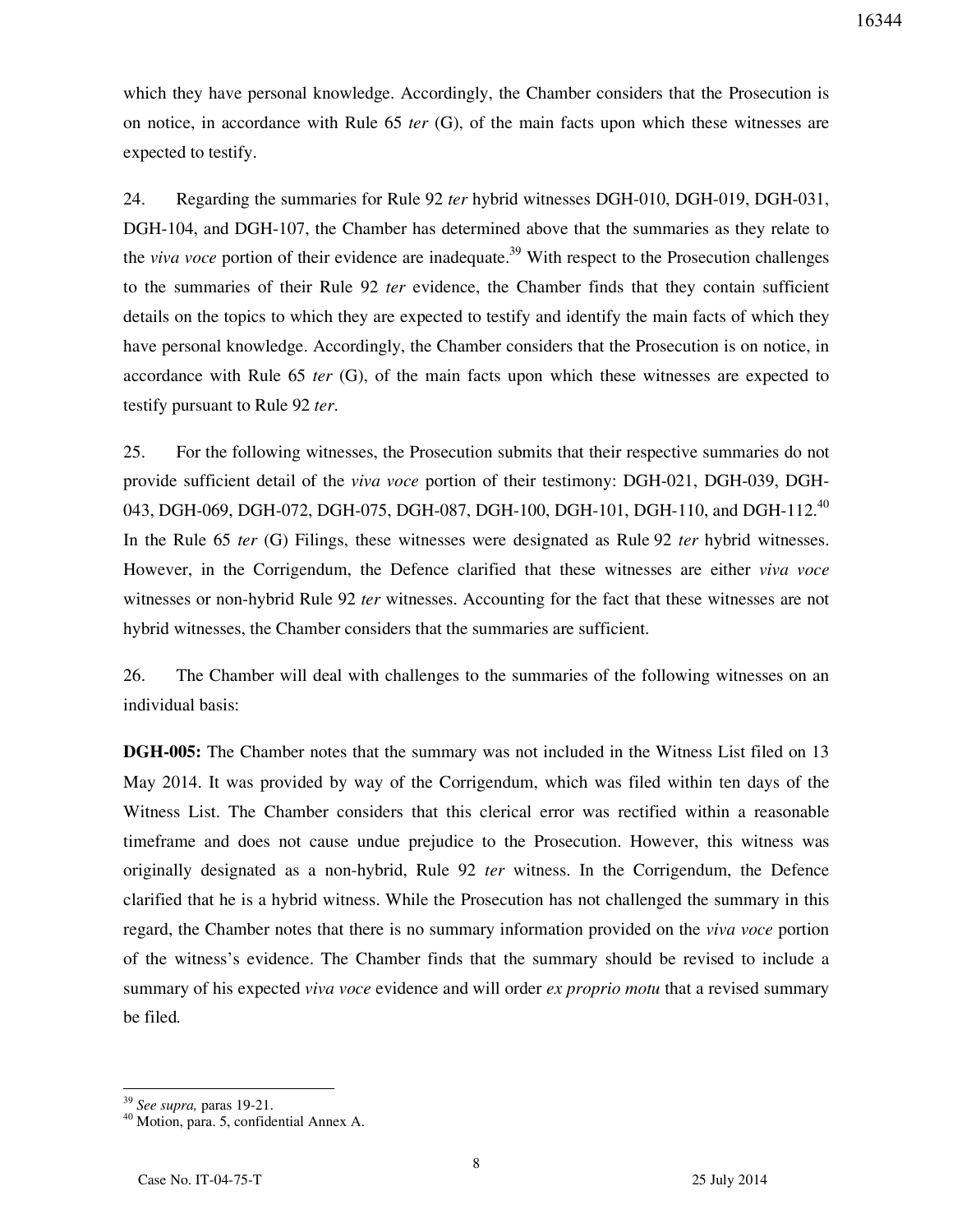**DGH-009:** The Chamber notes that DGH-009 is designated as a *viva voce* witness, but that the summary reads as though it relates to a Rule 92 *ter* hybrid witness because it contains a distinct section summarising the expected *viva voce* portion of his testimony. The Defence will be ordered, *ex proprio motu,* to revise the witness summary in accordance with the indicated mode of testimony.

**DGH-034:** The Prosecution submits that the summary lists topics the witness will address but does not indicate what the witness will say about those topics. According to the Prosecution, in his prior testimony in the *Dokmanović* case (which the Defence indicates will be tendered pursuant to Rule 92 *ter* in this case<sup>41</sup>), DGH-034 did not testify about the functioning of the [SAO SBWS] government and due to the insufficient information contained in the summary on that topic, the Prosecution has no information about parts of his anticipated evidence.<sup>42</sup> The Chamber determines that the Defence, in order to put the Prosecution on sufficient notice, should provide additional information on what the witness will say regarding the functioning of the government sessions and the scope of the government's authority. The Defence will be ordered to provide this information by way of a revised summary.

**DGH-053:** The Prosecution submits that the summary lists topics the witness will address but does not indicate what the witness will say about those topics.<sup>43</sup> The Defence responds that the summary is adequate because: the Defence has identified the witness's job when tensions started to rise in Croatia in 1990 and 1991; identified his position within the SDS party; notified that he will address cleavages within the party; described a specific meeting between Goran Hadžić and Franjo Tuđman, whose date is given and which should be well known to the Prosecution already; and advised that the witness moved directly from Osijek to Serbia in the fall of 1991.<sup>44</sup> The Chamber determines that the summary reflects sufficient details on the topics to which DGH-053 is expected to testify and identifies the main facts of which he has personal knowledge. Accordingly, the Chamber considers that the Prosecution is on notice of the main facts upon which DGH-053 is expected to testify pursuant to Rule 92 *ter*. However, as noted above, the Chamber finds the summary of the *viva voce* portion of the witness's evidence to be inadequate.<sup>45</sup>

**DGH-066:** The Defence has clarified that this is a *viva voce* witness.<sup>46</sup> However, the Chamber notes that the summary reads as though it relates to a Rule 92 *ter* hybrid witness because it contains a

 $41$  Corrigendum, confidential Annex B, p. 31.

<sup>42</sup> Motion, confidential Annex A, p. 3.

<sup>43</sup> Motion, confidential Annex A, p. 4.

<sup>44</sup> Response, para. 13.

<sup>45</sup> *See supra*, paras 19-20.

<sup>46</sup> Corrigendum, confidential Annex A, p. 2; confidential Annex B, pp. 75-76.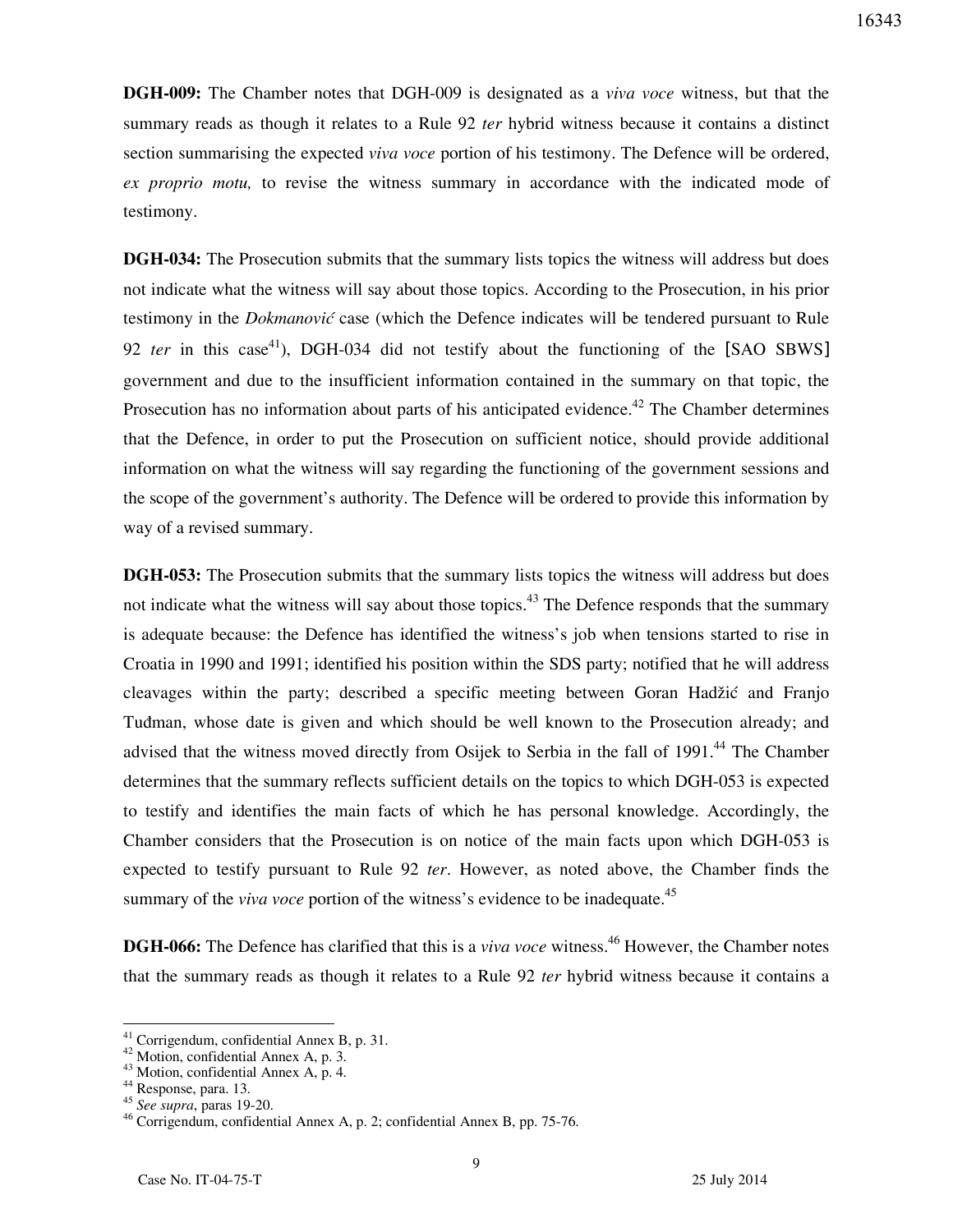distinct section summarising the expected *viva voce* portion of his testimony. The Defence will be ordered, *ex proprio motu,* to revise the witness summary in accordance with the indicated mode of testimony.

**DGH-067:** The Prosecution submits that the three-line summary only specifies one issue that the witness will testify about, and does not explain further why this topic merits a statement and 1.5 hours testimony.<sup>47</sup> The Defence has clarified that the estimated time for direct examination of this Rule 92 *ter* hybrid witness is one hour.<sup>48</sup> Having accounted for this clarification, the Chamber determines that the summary as it relates to the witness statement sufficiently puts the Prosecution on notice of the main facts upon which the witness is expected to testify pursuant to Rule 92 *ter*. However, as noted above, the Chamber finds the summary of the *viva voce* portion of the witness's evidence to be inadequate.<sup>49</sup>

**DGH-071:** The Prosecution submits that the summary contains a vague reference to the role of the JNA without further clarity.<sup>50</sup> The Chamber determines that the challenged sentence, "[t]he witness will describe the role of the JNA in the arrival and the arrival of volunteers from Šešelj's party" is unclear and does not sufficiently put the Prosecution on notice of the main facts upon which the witness is expected to testify in this particular regard. The Defence will be ordered to provide additional information related to this evidence by way of a revised summary. As noted above, the Chamber also finds the summary of the *viva voce* portion of the witness's evidence to be inadequate.<sup>51</sup>

**DGH-074:** The Prosecution submits that the witness summary is not sufficiently detailed because the summary vaguely states that "the witness describes his understanding of the relationship between Arkan and Badža, including with reference to a specific incident when Arkan threatened Croats in Borovo Selo", but provides no further detail on this issue.<sup>52</sup> The Chamber determines that the Defence, in order to put the Prosecution on sufficient notice, should provide additional information on the specific incident referred to above. The Defence will be ordered to provide additional information related to this evidence by way of a revised summary.

**DGH-085:** The Prosecution submits that the summary is not sufficiently detailed because it states that the witness will "describe the occasions on which he met" Goran Hadžić, but does not say

 $47$  Motion, confidential Annex A, p. 4.

<sup>48</sup> Corrigendum, confidential Annex A, p. 2; confidential Annex B, p. 76.

<sup>49</sup> *See supra,* paras 19-20.

<sup>50</sup> Motion, confidential Annex A, p. 4.

<sup>51</sup> *See supra,* paras 19-20.

<sup>52</sup> Motion, confidential Annex A, p. 4.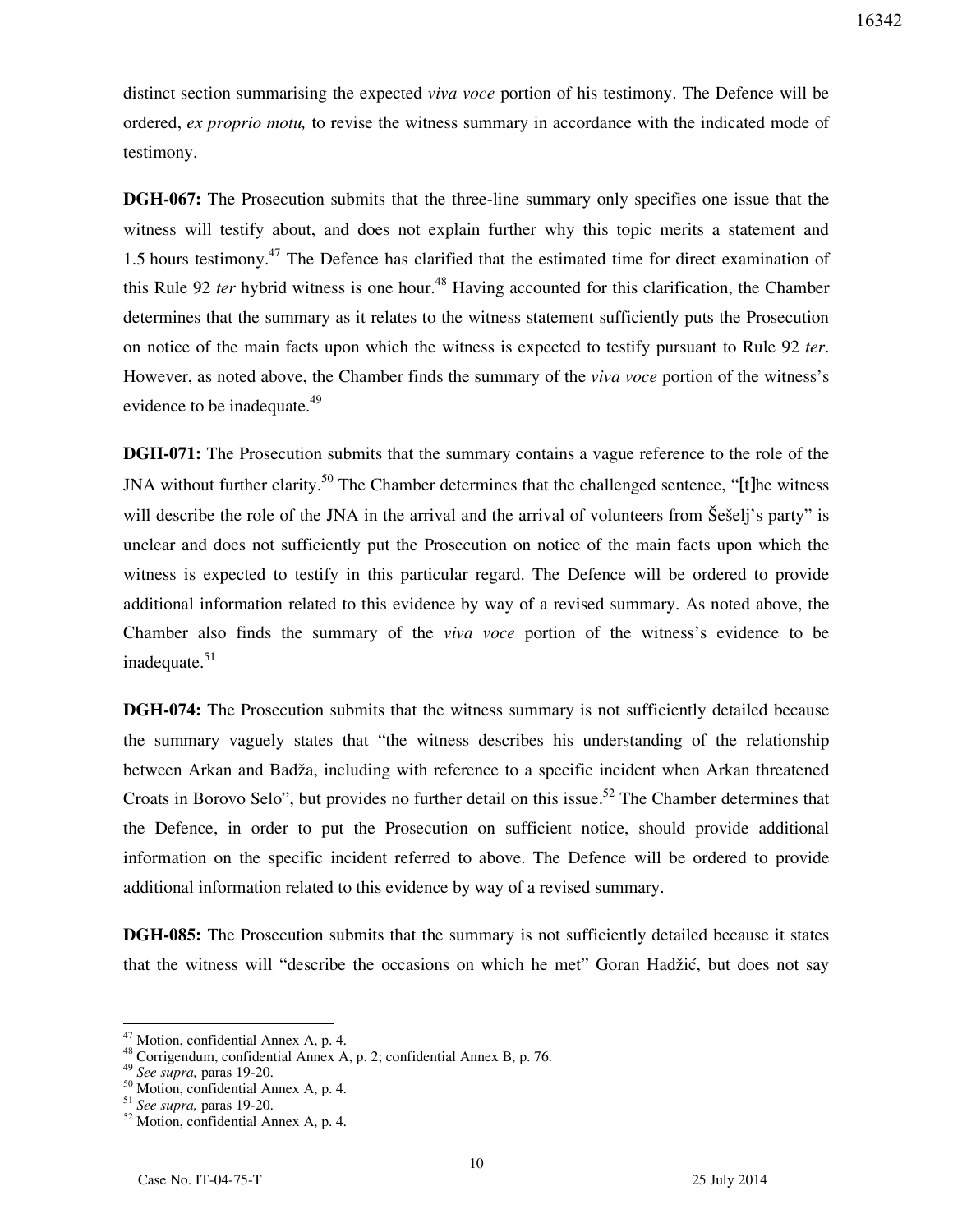when and where any of these meetings occurred.<sup>53</sup> The Chamber determines that the Defence, in order to put the Prosecution on sufficient notice, should provide additional information on the meetings the witness had with Goran Hadžić. The Defence will be ordered to provide additional information related to this evidence by way of a revised summary.

**DGH-088:** The Prosecution submits that the summary is not sufficiently detailed because the summary states, "[t]he witness will describe being taken to Borovo Selo school and describe what she experienced and saw there, which did not include seeing Goran Hadžić", but does not provide any indication of what she did see at the school.<sup>54</sup> The Chamber determines that the Defence, in order to put the Prosecution on sufficient notice, should provide additional information regarding what the witness will say about what she experienced and saw at the school. The Defence will be ordered to provide additional information related to this evidence by way of a revised summary. As noted above, the Chamber also finds the summary of the *viva voce* portion of the witness's evidence to be inadequate.<sup>55</sup>

**DGH-098:** The Prosecution submits that the summary is not sufficient because it suggests that the witness has information relating to a certain Mr. Vujić but the proposed Rule 92 *ter* material contains no information relating to Vujić.<sup>56</sup> The Prosecution requests that the Defence provide any statement which contains information relating to Vujić.<sup>57</sup> The Prosecution further submits that the summary is inadequate because it announces the topic without describing what the witness will say about Vujić.<sup>58</sup> The Chamber determines that the Defence, in order to put the Prosecution on sufficient notice, should provide additional information on what the witness will say in relation to Mr. Vujić, of which no indication can be gleaned from either his testimony in the *Dokmanović* case or his witness statement of 28 January 1998.<sup>59</sup> The Defence will be ordered to provide additional information related to this evidence by way of a revised summary.

## **II. DISCLOSURE PURSUANT TO RULE 67(A)(II)**

### **A. Submissions**

27. In the Motion, the Prosecution requests the Chamber to order the Defence to provide copies of all witness statements that the Defence presently possesses and identify the witnesses from

<sup>&</sup>lt;sup>53</sup> Motion, confidential Annex A, p. 5.

<sup>54</sup> Motion, confidential Annex A, p. 5.

<sup>55</sup> *See supra,* paras 19-20.

<sup>56</sup> Motion, confidential Annex A, p. 5.

<sup>57</sup> Motion, confidential Annex A, p. 5.

<sup>58</sup> Motion, confidential Annex A, p. 5.

<sup>59</sup> *See* Rule 65 *ter* documents 1D03153 and 1D03152 which are designated as the witness's Rule 92 *ter* transcript of prior testimony and associated exhibit respectively.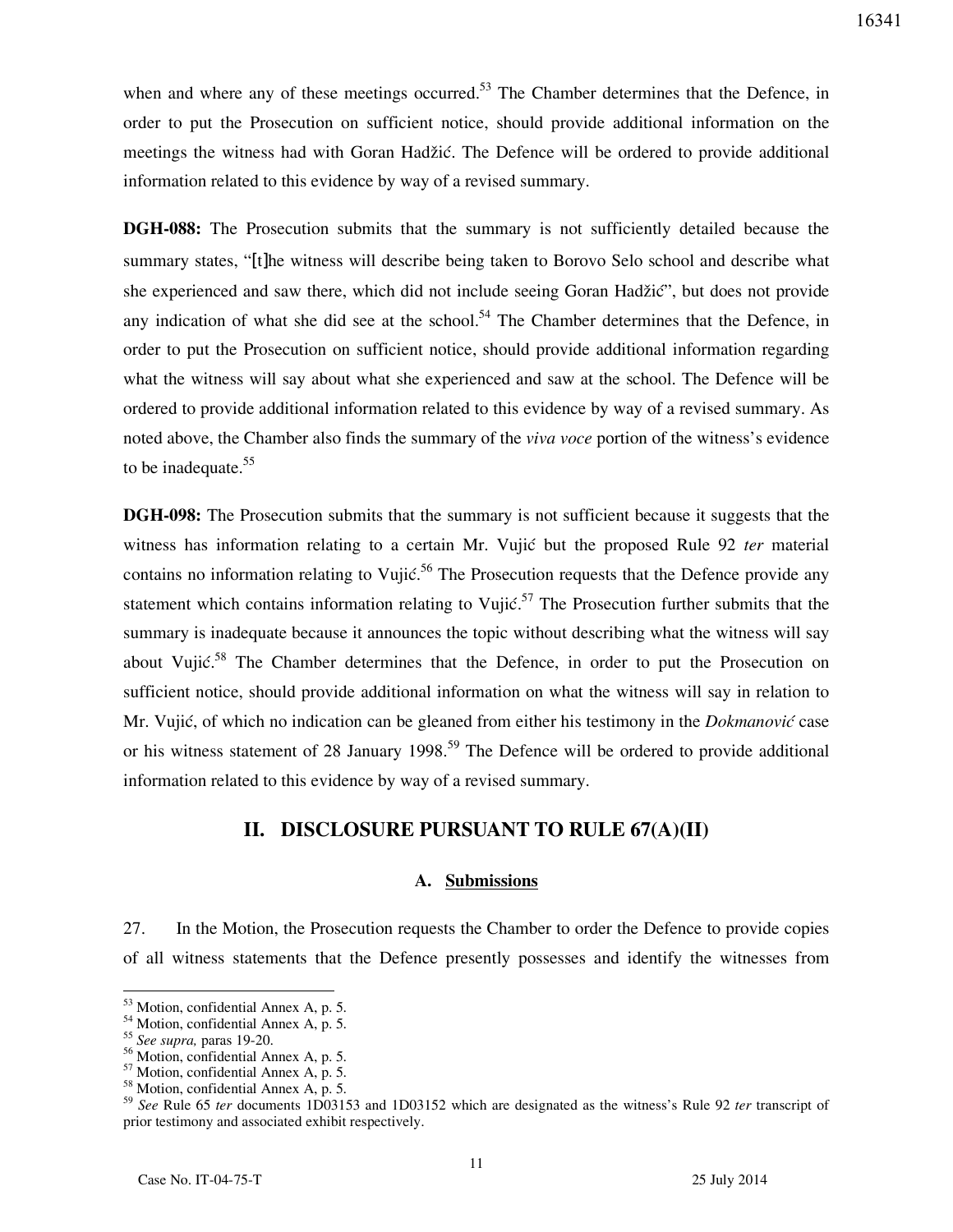whom it has yet to obtain statements, along with an indication of when it will be in a position to provide these statements.<sup>60</sup> The Prosecution submits that the Defence has failed to comply with the Chamber's order pursuant to Rule  $67(A)(ii)$  to upload to eCourt, statements, if any, of its witnesses by 13 May 2014, which compounds the prejudice caused to the Prosecution by the deficiencies in the Defence Witness List.<sup>61</sup> The Prosecution states that on 20 February 2014, the Chamber had ordered the Defence to (i) upload and release in eCourt copies of all written statements, if any, of all witnesses whom the Defence intends to call to testify at trial; and (ii) copies of all written statements or transcripts taken in accordance with Rule 92 *bis* and Rule 92 *quater* that the Defence intends to present at trial by 13 May 2014.<sup>62</sup> The Prosecution submits that the Defence has misconstrued one of the guidelines issued by the Trial Chamber for the conduct of trial, requiring that Rule 92 *ter* motions be filed at least six weeks prior to the witness testifying, as altering the disclosure obligation for Rule 92 *ter* statements.<sup>63</sup>

28. The Prosecution notes that the Defence intends to call 52 of its witnesses pursuant to Rule 92 *ter* but only identified the witness statements for 11 of these witnesses.<sup>64</sup> The Prosecution also notes that for two other Rule 92 *ter* witnesses (DGH-010 and DGH-039), the identified statements are not available in eCourt and requests that these be immediately uploaded to eCourt.<sup>65</sup> The Prosecution requests that the statements of the remaining Rule 92 *ter* witnesses be identified and provided in eCourt along with statements of any of its other witnesses in the possession of the Defence.<sup>66</sup> The Prosecution avers that the Rule 65 *ter* witness summaries, which distinguish between the portions that are canvassed in the Rule 92 *ter* statement and the portions that will be elicited *viva voce*, "strongly suggest" that the Defence is currently in possession of written statements for its hybrid Rule 92 *ter* witnesses.<sup>67</sup>

29. In the Response, the Defence opposes the Motion and submits that the Prosecution assertion that the Defence has not disclosed statements of witnesses is incorrect and without foundation.<sup>68</sup> The Defence states that it is not withholding, in violation of Rule  $67(A)(ii)$ , any statements of its

 $60$  Motion, paras 2, 15.

<sup>61</sup> Motion, paras 2, 14; Reply, para. 6.

<sup>62</sup> Motion, paras 2, 12, *citing* Order on Defence Case and Scheduling Order.

<sup>&</sup>lt;sup>63</sup> Motion, paras 2, 14, *citing* Order on Guidelines, Annex, para. 20, which states that "[m]otions for the admission of a Rule 92 *ter* statement should be submitted to the Chamber at least six weeks prior to the witness taking the stand. Revisions to the Rule 92 *ter* statement, if any, may be submitted to the Chamber and the opposing party after the witness's arrival in The Hague. Finalised statements shall be filed no later than 24 hours (one working day) prior to the witness taking the stand and should clearly mark the changes to the draft statement in a clear and comprehensive manner, for example, by use of the "track changes" function in Microsoft Word. [...]".

<sup>64</sup> Motion, para. 13, *citing* Defence Notice of Rule 65 *ter* (G) Filings, para. 3. The 11 witnesses being: DGH-009, DGH-016, DGH-034, DGH-035, DGH-036, DGH-042, DGH-043, DGH-091, DGH-098, DGH-100, and DGH-102.

 $65$  Motion, para. 13. From these submissions, the Trial Chamber understands that the Defence uploaded to eCourt the 11 statements that were also identified in its Rule 65 *ter* filings.

<sup>&</sup>lt;sup>66</sup> Motion, para. 13.

<sup>67</sup> Motion, para. 14.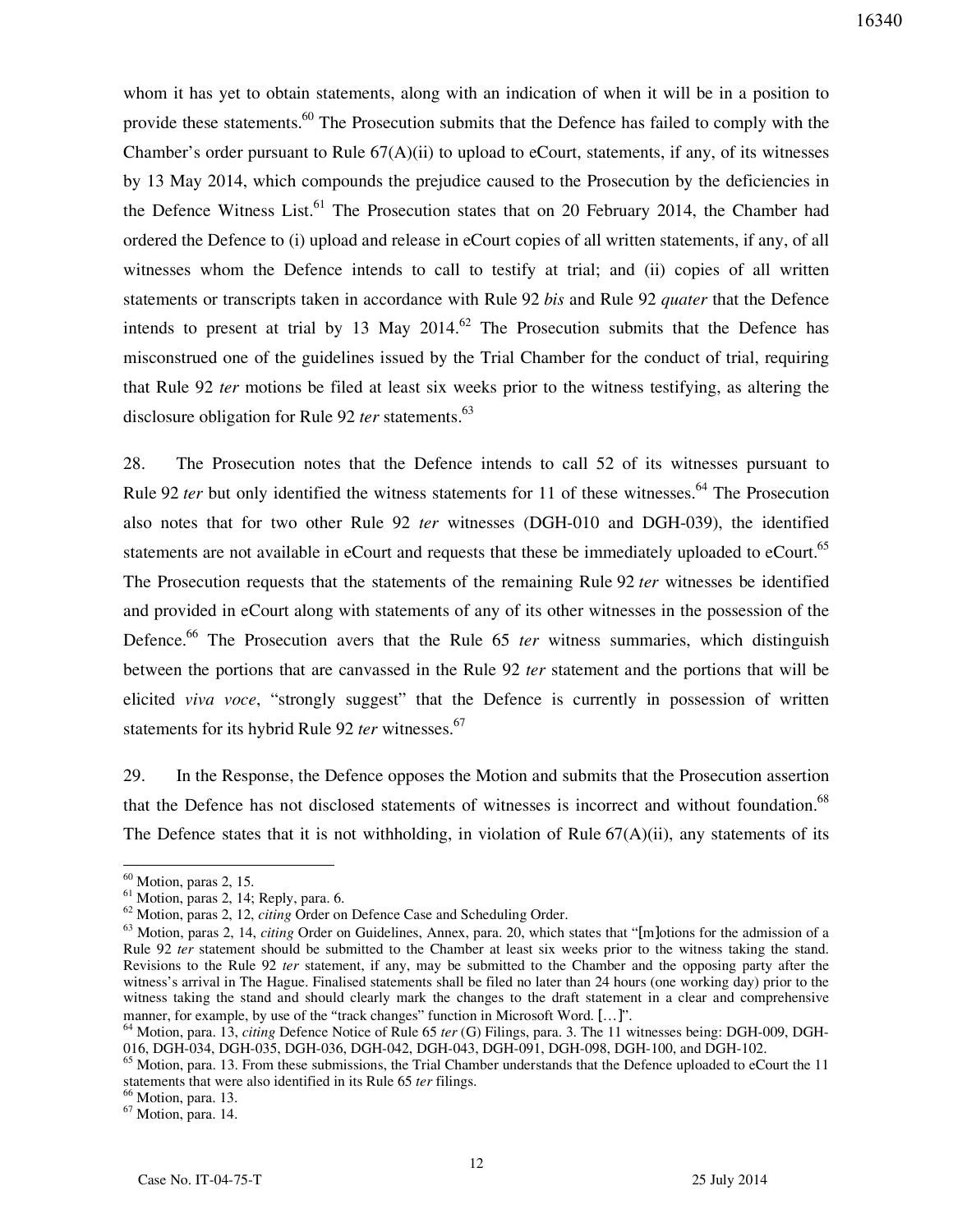witnesses from the Prosecution.<sup>69</sup> The Defence apologises for disclosing the statement of DGH-039 after the 13 May 2014 deadline due to an oversight.<sup>70</sup> The Defence asserts that non-finalised or draft "statements" of its witnesses are not subject to disclosure.<sup>71</sup> It argues that it has no obligation to identify witnesses for whom it has yet to obtain a statement and indicate when it will be in a position to provide statements for them—an obligation that it submits would be "unprecedented, burdensome, intrusive, and prejudicial". $^{72}$ 

30. In the Reply, the Prosecution seeks leave to reply to the Defence submission that it is not withholding witness statements presently in its possession.<sup>73</sup> The Prosecution refers to an email exchange of 4 June 2014 between the parties, to which the Chamber was copied, where the Defence stated (i) that it is not obliged to disclose statements for witnesses pursuant to Rule 92 *ter* any earlier than six weeks prior to their intended testimony and (ii) that since DGH-010 is not intended to take the stand in the next six weeks, the Defence has no obligation to disclose his statement presently.<sup>74</sup> The Prosecution submits that this indication by the Defence is contrary to its assertion in the Response that it has not withheld statements in its possession and also contradicts the express terms of Rule  $67(A)(ii)$  and the Order on Defence Case.<sup>75</sup> It maintains that the statement of DGH-010, which "obviously exists now", must be disclosed along with all other witness statements currently in the possession of the Defence.<sup>76</sup> The Prosecution submits that the Defence reference to the Order on Defence Case is inapposite, since that order refers to the filing of Rule 92 *ter* motions and finalised witness statements but does not override, as it could not have, the express terms of Rule 67(A)(ii) by permitting delayed disclosure of statements in the Defence's possession until six weeks prior to the witness's testimony.<sup>77</sup>

31. In the Sur-Reply, the Defence requests leave to file supplementary submissions to counter "an allegation of impropriety", made by the Prosecution in the Reply, in the interests of justice and fairness.<sup>78</sup> The Defence submits that the 19 Rule 92 *ter* witnesses for whom no Rule 92 *ter*  statement has yet been disclosed, belong to two categories: first, witnesses for whom no Rule 92 *ter*

<sup>68</sup> Response, paras 1, 4, 15, 16-17, 19.

<sup>69</sup> Response, paras 16-17.

<sup>70</sup> Response, para. 17.

<sup>&</sup>lt;sup>71</sup> Response, para. 17, *citing Prosecutor v. Stanišić and Simatović*, Case No. IT-03-69-T, Decision on Prosecution Urgent Motion Related to Non-Compliance of Stanišić Defence with Rule 65 ter(G) and Rule 67 of the Rules, 12 October 2011, paras 25-26, 30.

<sup>72</sup> Response, paras 15, 18.

 $73$  Reply, paras 1, 4-5.

<sup>74</sup> Reply, para. 5, *citing* Email from Defence Counsel, 4 June 2014.

 $75$  Reply, para. 6.

 $76$  Reply, para. 7.

 $77$  Reply, para. 8.

<sup>78</sup> Sur-Reply, para. 1.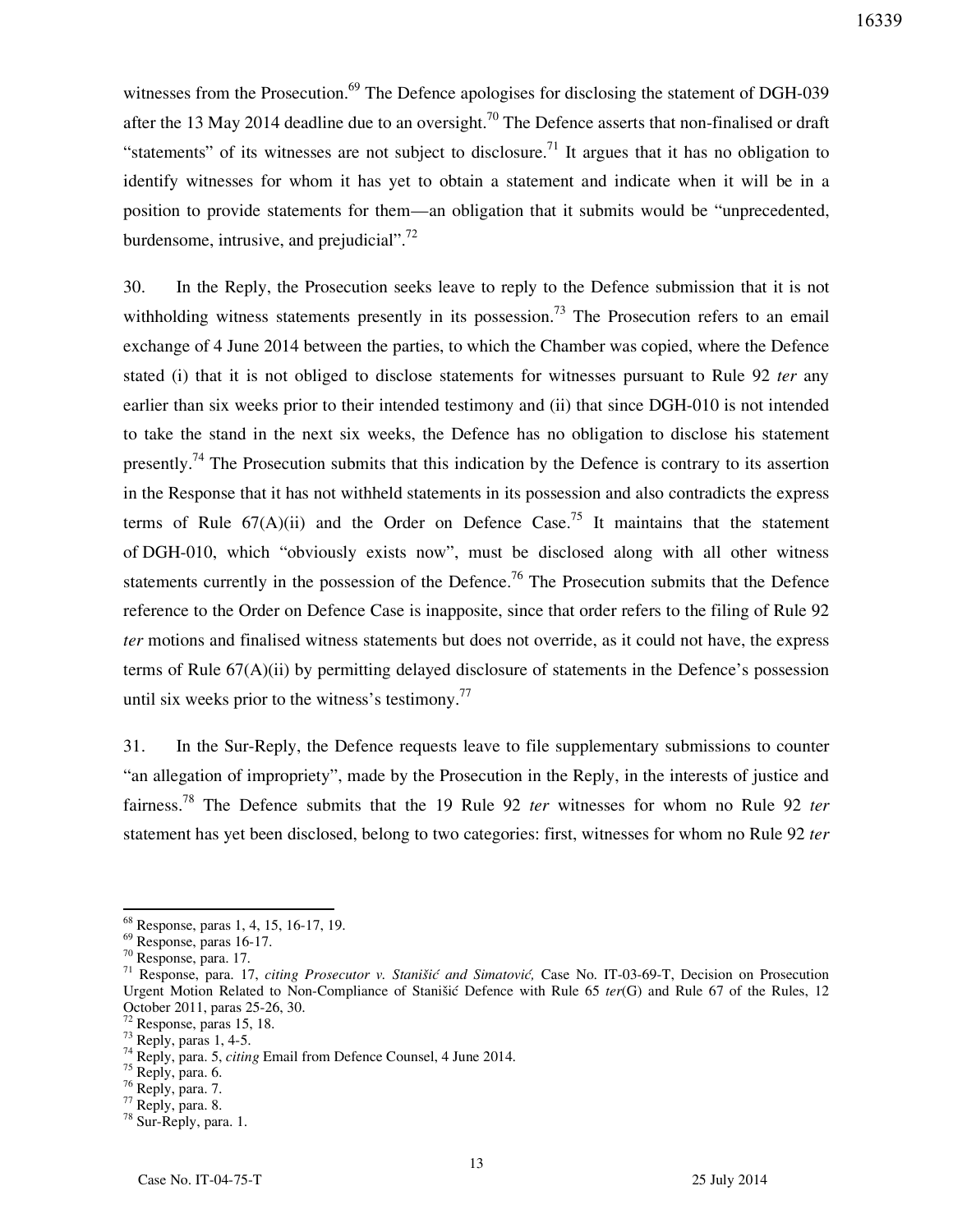statement has been finalised and for whom the Prosecution does not object to the non-disclosure;<sup>79</sup> and second, witnesses for whom signed Rule 92 *ter* statements are in the possession of the Defence.<sup>80</sup> With regard to the second category, the Defence notes that very recently it came into possession of a small number of such statements, including the statement of DGH-010.<sup>81</sup> The Defence adopts the view, as expressed in the email exchange of 4 June, that the second category of Rule 92 *ter* statements are not subject to disclosure until six weeks prior to the witness taking the stand.<sup>82</sup> It argues that the Trial Chamber has the authority to, and did in fact, alter the disclosure obligation imposed by Rule  $67(A)(ii)$  by the Order on Defence Case, which deems all statements that may be subject to further revisions to be "draft statements".  $83$ 

## **B. Applicable Law**

32. Rule  $67(A)(ii)$  of the Rules provides that, within the time-limit prescribed by the Trial Chamber, at a time not prior to a ruling under Rule 98 *bis*, but not less than one week prior to the commencement of the Defence case, the Defence shall provide to the Prosecutor copies of statements, if any, of all witnesses whom the Defence intends to call to testify at trial; copies of all written statements taken in accordance with Rule 92 *bis*, Rule 92 *ter*, or Rule 92 *quater*, which the Defence intends to present at trial; and copies of the statements, if any, of additional witnesses shall be made available to the Prosecutor prior to a decision being made to call those witnesses.

33. In the Order on Defence Case, the Chamber ordered the Defence, by no later than six weeks prior to the commencement of the Defence case, to upload to and release in eCourt (to the Chamber, Prosecution, and Registry), pursuant to Rule 67(A)(ii): copies of statements, if any, of all witnesses whom the Defence intends to call to testify at trial; and copies of all written statements or transcripts taken in accordance with Rule 92 *bis* or Rule 92 *quater* that the Defence intends to present at trial.<sup>84</sup> The Chamber also ordered the Defence to file a list of exhibits the Defence intends to tender in its case and upload to and release in eCourt (to the Chamber, Prosecution, and Registry) copies of the exhibits. $85$ 

34. In addition, the Chamber, recalling the Order on Guidelines, informed the Defence that (i) it shall file any motions for the admission of a Rule 92 *ter* statement at least six weeks prior to the witness taking the stand, (ii) revisions to the Rule 92 *ter* statement, if any, may be submitted to the

<sup>&</sup>lt;sup>79</sup> Sur-Reply, para. 2.

<sup>80</sup> Sur-Reply, para. 3.

<sup>&</sup>lt;sup>81</sup> Sur-Reply, para. 3, *referring* to the email exchange of 4 June 2014.

<sup>82</sup> Sur-Reply, para. 4.

<sup>83</sup> Sur-Reply, para. 4, *citing* Order on Defence Case, para. 12(g).

<sup>&</sup>lt;sup>84</sup> Order on Defence Case, para. 12(f)(iv).

 $85$  Order on Defence Case, para. 12(f)(vi).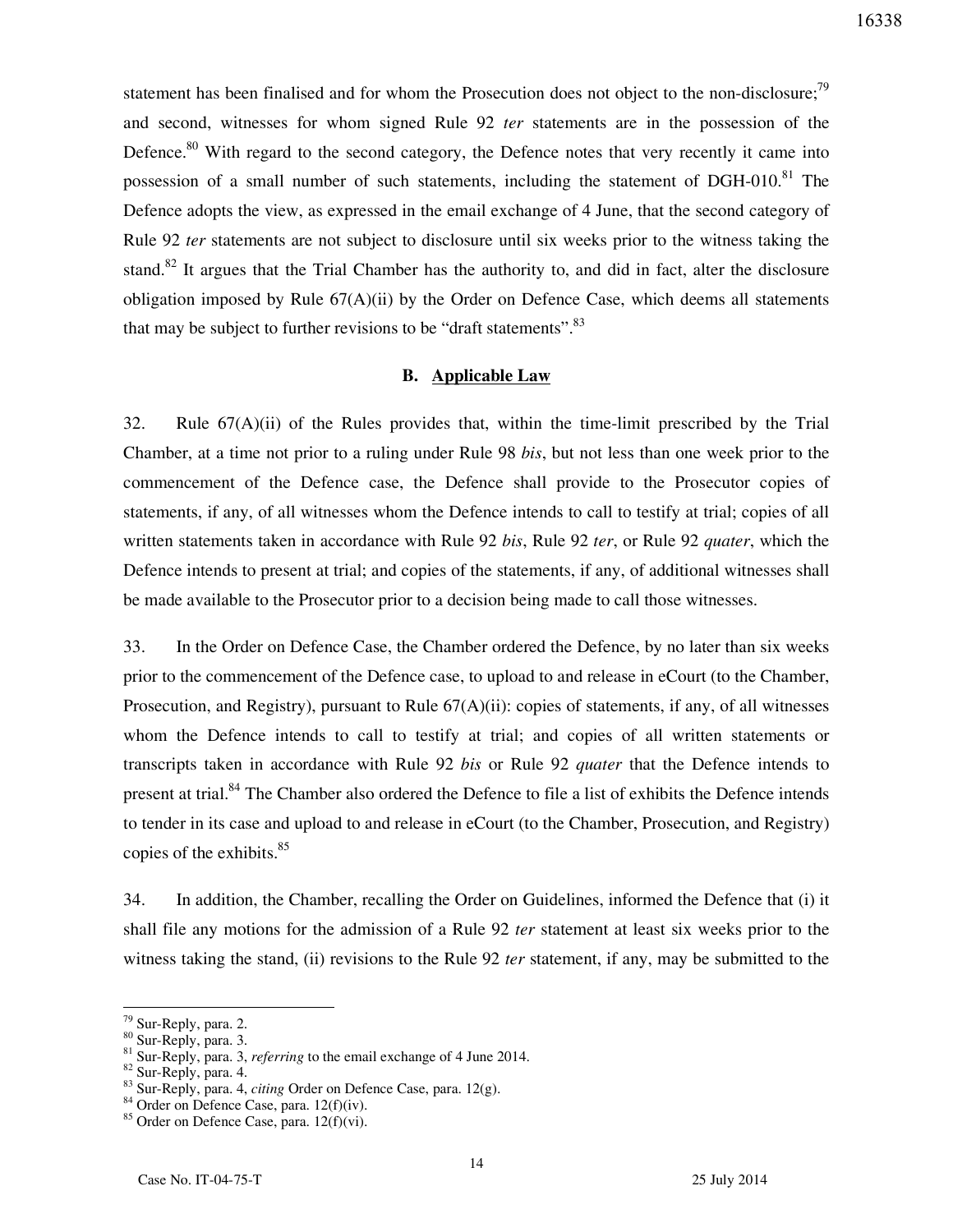Chamber and the Prosecution after the witness's arrival in The Hague, (iii) finalised statements shall be disclosed no later than 24 hours (one working day) prior to the witness taking the stand and should clearly mark the changes to the draft statement in a clear and comprehensive manner, for

16337

example, by use of the "track changes" function in Microsoft Word, and (iv) the Defence is encouraged to finalise Rule 92 *ter* statements prior to a witness's arrival in The Hague.<sup>86</sup>

## **C. Discussion**

35. As a preliminary matter, the Chamber will grant the Prosecution leave to file the Reply, which addresses new issues related to the Motion that were raised by the parties on 4 June 2014 via email. Because the Reply raises new issues to which the Defence has not had the opportunity to respond, the Chamber will grant the Defence leave to make supplementary submissions through the filing of a Sur-Reply. $87$ 

36. In the Corrigendum the Defence corrected a number of errors in the Witness List relating to the designated mode of testimony for some of its witnesses, clarifying that it would call 42 witnesses pursuant to Rule 92 *ter*.<sup>88</sup> In light of the Corrigendum, the Chamber understands the Defence submission on the non-disclosure of 19 Rule 92 *ter* witnesses<sup>89</sup> to mean that, as of the filing of the Sur-Reply, the statements of 23 out of the 42 Rule 92 *ter* witnesses had been disclosed to the Prosecution.<sup>90</sup> The Chamber also notes that the statement of DGH-039 was disclosed by the Defence, with apologies for the delay, since the filing of the Motion as well as the statement of  $DGH-010.<sup>91</sup>$ 

37. The Chamber considers that the Defence has conflated the Chamber's Order on Defence Case in relation to the time line set for disclosure of witness statements and the time line for filing motions pursuant to Rule 92 *ter*. When it ordered the Defence to file its Rule 92 *ter* motions at least six weeks prior to the witness taking the stand, the Chamber did not alter the disclosure obligation of the Defence under Rule  $67(A)(ii)$ . Indeed, it was pursuant to this Rule on disclosure that the

<sup>86</sup> Order on Defence Case, para. 12(g), *citing* Order on Guidelines, Annex, para. 20.

<sup>87</sup> *Prosecutor v. Radić,* Case No. IT-98-30/1-R.1, Decision on Prosecution Motion for Leave to File Sur-Reply to Defence Reply in Request for Review by Mlađo Radić, 9 May 2006, pp 2-3; *Prosecutor v. Gotovina and Markač,* Case No. IT-06-90-A, Decision on Prosecution's Request for Leave to File Sur-Reply to Respond to False Allegations in Markač's Reply Brief, 1 November 2011, p. 1; *Prosecutor v. Boškoski and Tarčulovski,* Case No. IT-04-82-A, Decision on Johan Tarčulovski's Motion for Leave to Present Appellate Arguments in Order Different from that Presented in Notice of Appeal, to Amend the Notice of Appeal, and to File Sur-Reply, and on Prosecution Motion to Strike, 26 March 2009, para. 15.

<sup>88</sup> Corrigendum, Annex A.

<sup>89</sup> Sur-Reply, para. 2.

<sup>&</sup>lt;sup>90</sup> The Chamber notes that, since the filing of these submissions, the statements for some witnesses, for example, DGH-044, DGH-046, DGH-053, DGH-065, DGH-083, DGH-086, and DGH-099 have been disclosed by the Defence in the context of the respective Rule 92 *ter* motions for these witnesses.

<sup>91</sup> *See* Rule 65 *ter* document 1D00465 and Response, para. 17 for DGH-039 and Rule 65 *ter* document 1D02858 for DGH-010.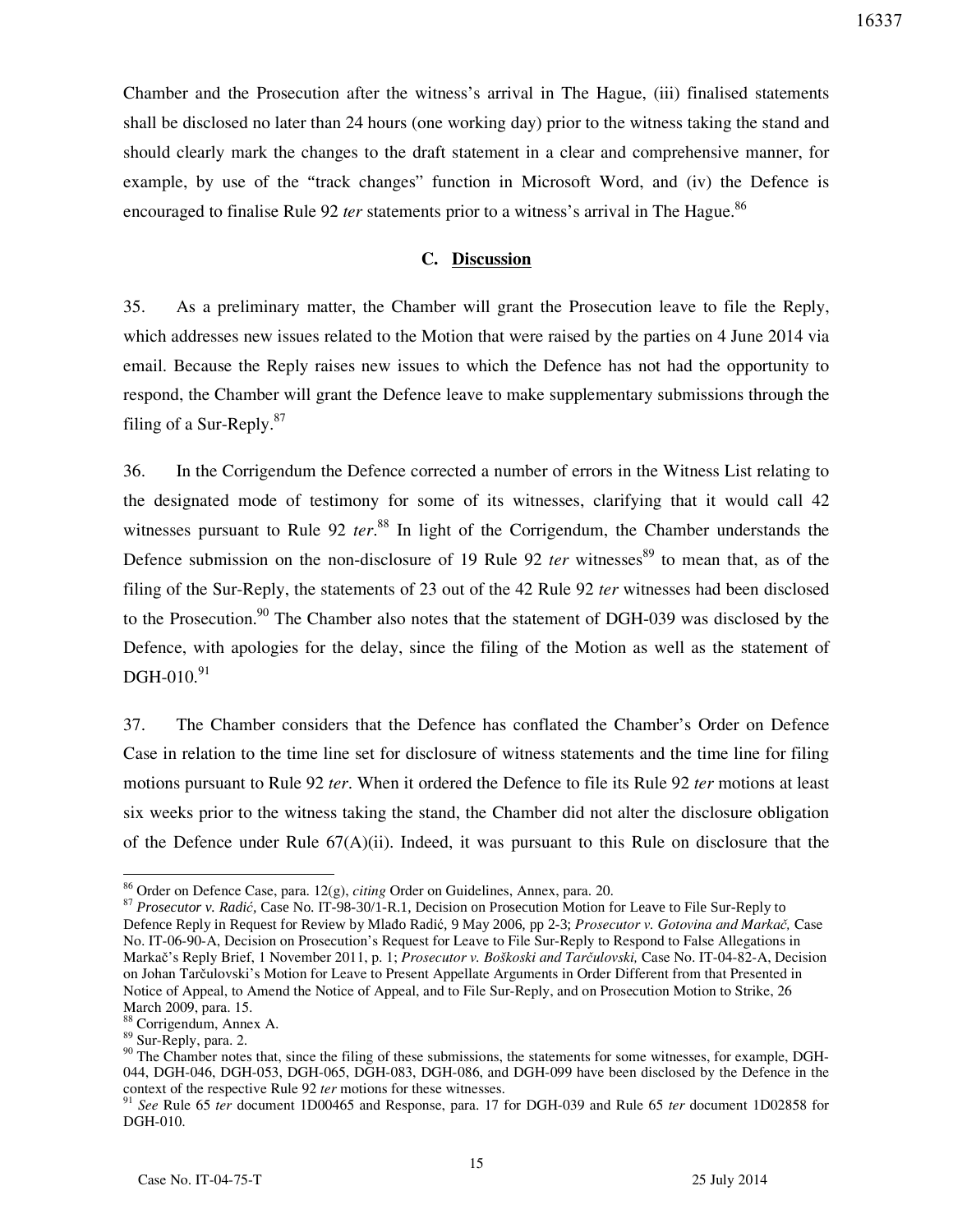Chamber directed the Defence to provide copies of all statements, if any, in its possession for all witnesses whom the Defence intends to call to testify at trial to the Prosecution by 13 May 2014.<sup>92</sup>

38. While the Defence's disclosure obligation does not attach to draft or non-finalised Rule 92 *ter* statements, the Chamber considers that a statement once reviewed and signed by a witness and in the possession of the Defence, becomes a finalised statement and subject to disclosure. Any possibility of further revision does not render such signed statements "draft statements", as argued by the Defence, under paragraph  $12(g)$  of the Order on Defence Case.<sup>93</sup>

39. The Chamber considers that signed Rule 92 *ter* statements in the possession of the Defence ought to have been disclosed to the Prosecution and uploaded to eCourt as and when they came into the possession of the Defence. This obligation applies to the statements of the witnesses referred to by the Defence in paragraph 3 of the Sur-Reply, which have yet to be disclosed. The Chamber will direct the Defence to disclose to the Prosecution all signed statements immediately. With respect to any Rule 92 *ter* witness for whom their Rule 92 *ter* statement has yet to be obtained or signed, the Chamber will set a deadline by which the Defence must obtain, have signed, and disclose these to the Prosecution. Accordingly, the Chamber considers moot the request for the Defence to inform the Prosecution of when it intends to obtain and finalise statements for the witnesses for whom it does not already have one. The Chamber reminds the Defence of its obligation to disclose the statements of any other witnesses on its Witness List that it possesses.

## **III. DISPOSITION**

40. Accordingly, the Trial Chamber, pursuant to Rules 54, 65 *ter,* 67, and 126 *bis* of the Rules, hereby:

**GRANTS** the Prosecution leave to file the Reply;

**GRANTS** the Defence leave to file the Sur-Reply;

**GRANTS** the Motion in part;

**ORDERS** the Defence to disclose to the Prosecution copies of all signed statements, presently in the possession of the Defence, for any of its Rule 92 *ter* witnesses by 31 July 2014;

 $92$  Order on Defence Case, para. 12(f)(iv)(i).

<sup>&</sup>lt;sup>93</sup> Order on Defence Case, para. 12(g).